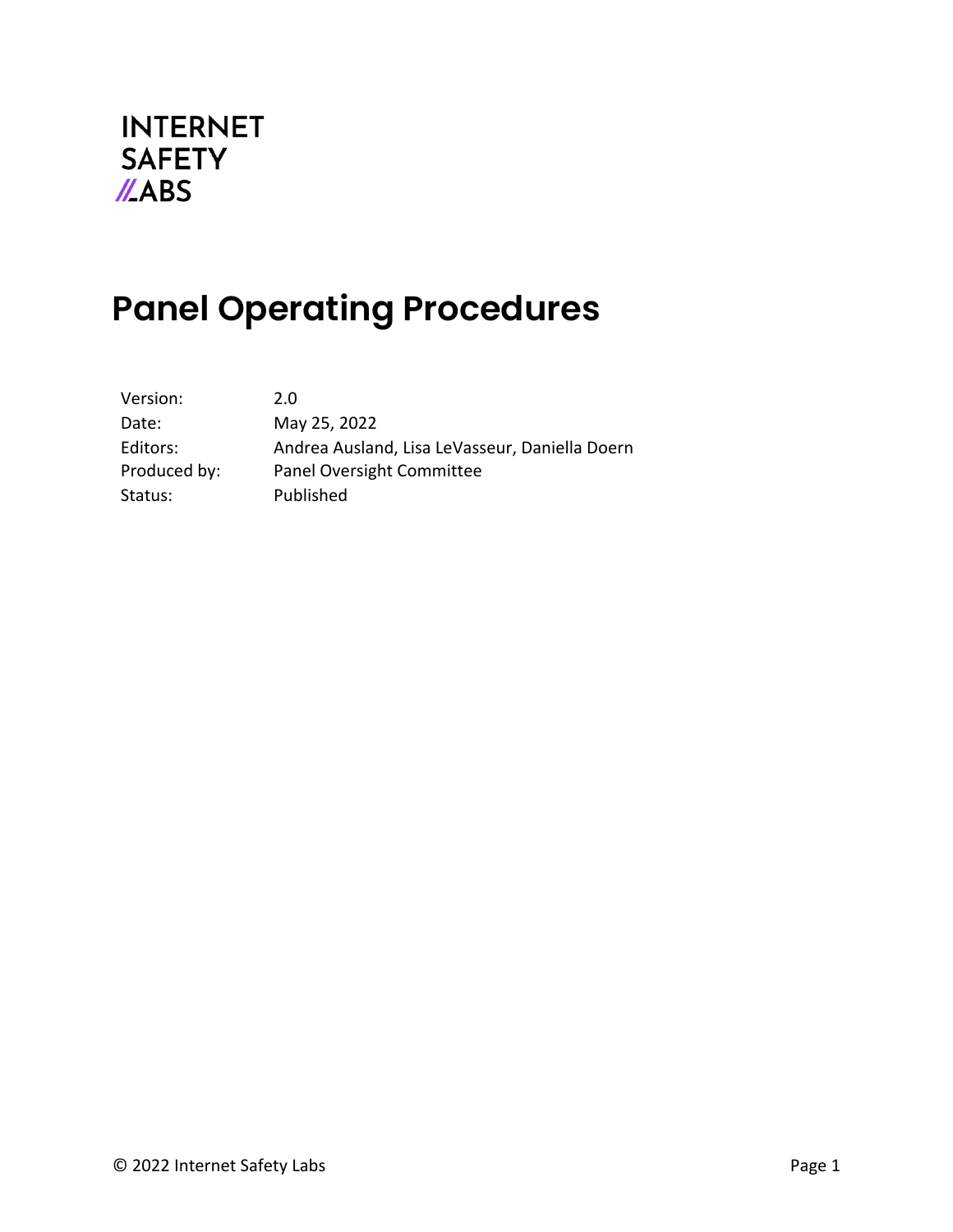## **Revision History**

| <b>VERSION</b> | <b>PUBLISH</b> | <b>DESCRIPTION OF CHANGES</b>                     |  |
|----------------|----------------|---------------------------------------------------|--|
|                | <b>DATE</b>    |                                                   |  |
| 1.0            | 12/10/2021     | First release                                     |  |
| 2.0            | 05/25/2022     | Updated for new organization name and change from |  |
|                |                | membership to participation in panels.            |  |
|                |                |                                                   |  |
|                |                |                                                   |  |
|                |                |                                                   |  |
|                |                |                                                   |  |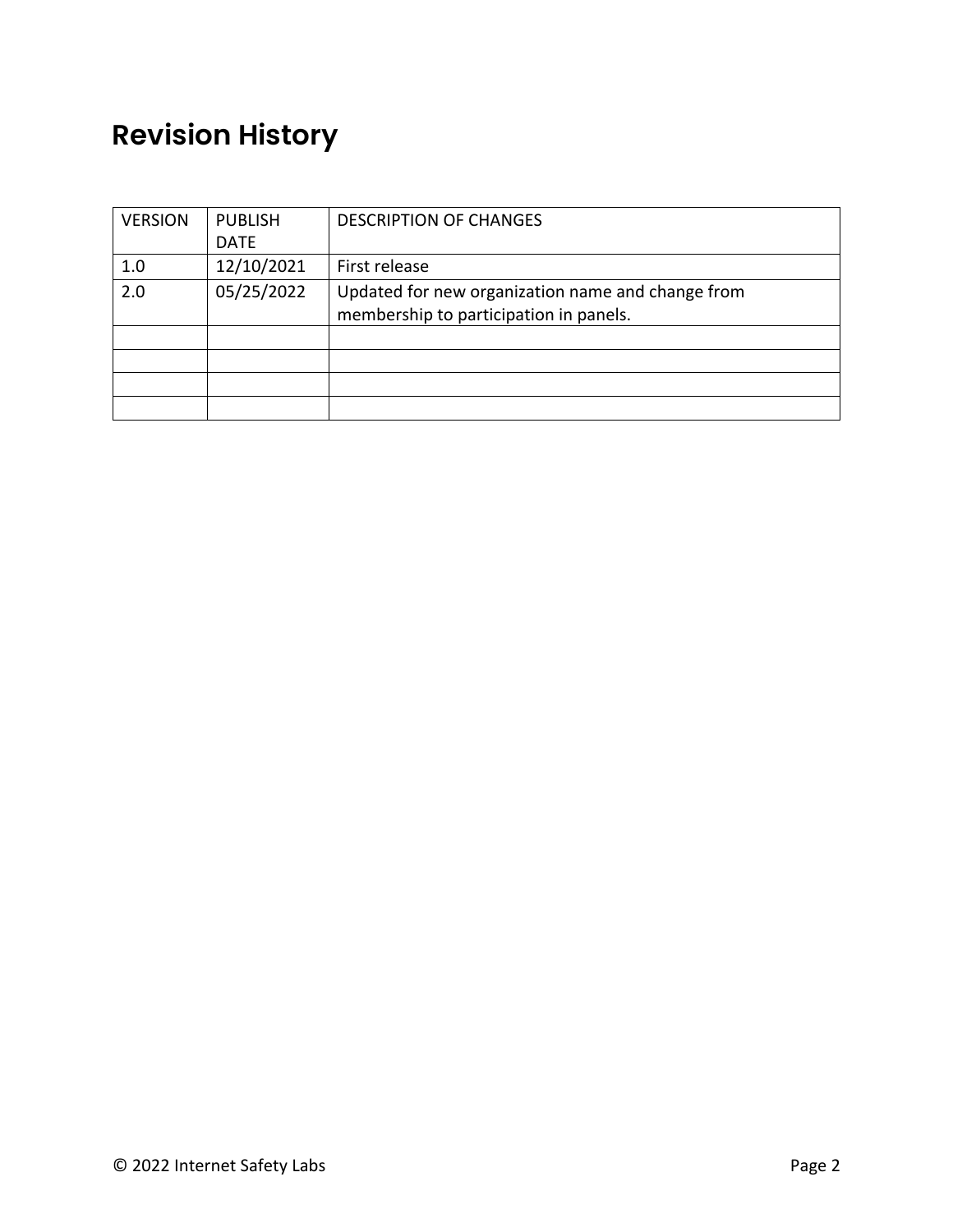# **Table of Contents**

| 1           | <b>Document Overview</b>            | 4                                         |                         |  |  |
|-------------|-------------------------------------|-------------------------------------------|-------------------------|--|--|
| $\mathbf 2$ |                                     | <b>Overview of Internet Safety Labs</b>   |                         |  |  |
| 3           | <b>Definitions</b>                  |                                           | 4                       |  |  |
|             | <b>Roles</b><br>3.1                 |                                           | $\overline{\mathbf{4}}$ |  |  |
| 4           |                                     | <b>Scope</b>                              |                         |  |  |
| 5           | <b>Operating Principles</b>         | 6                                         |                         |  |  |
|             | 5.1                                 | <b>Openness and Transparency</b>          | 6                       |  |  |
| 6           | <b>Panels</b>                       |                                           | 7                       |  |  |
|             | 6.1                                 | <b>Creation and Dissolution of Panels</b> | 7                       |  |  |
|             | 6.2                                 | <b>Structure</b>                          | $\overline{7}$          |  |  |
|             | 6.3                                 | <b>Roles</b>                              | 7                       |  |  |
|             | 6.4                                 | Participation                             | 8                       |  |  |
|             | 6.5                                 | <b>Decision Making</b>                    | 9                       |  |  |
| 7           | <b>Meetings</b>                     |                                           |                         |  |  |
| 8           | <b>Panel Oversight</b>              |                                           |                         |  |  |
| 9           | <b>Publications</b>                 |                                           | 11                      |  |  |
|             | 9.1                                 | <b>Publication Types</b>                  | $\mathbf{1}$            |  |  |
| 10          | <b>Intellectual Property Rights</b> |                                           | $\mathbf{1}$            |  |  |
|             | 10.1                                | <b>Ownership of Intellectual Property</b> | 12                      |  |  |
|             | 10.2 <sub>2</sub>                   | <b>Publication Approval Process</b>       | 12                      |  |  |
|             | 10.3                                | <b>Maintenance</b>                        | 13                      |  |  |
| 11          | <b>References</b>                   |                                           | 14                      |  |  |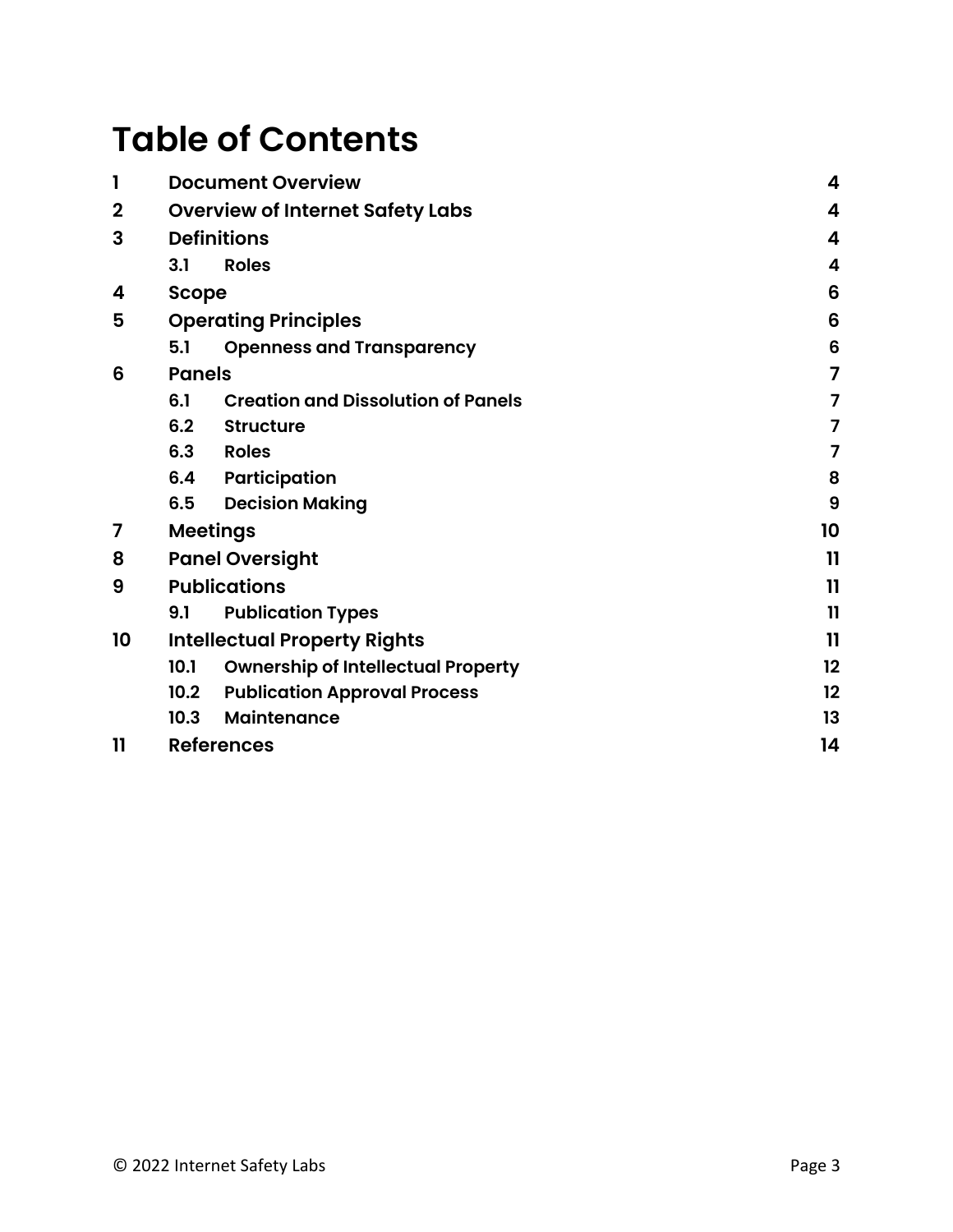## **1 Document Overview**

These Operating Procedures define the organization, governance, and operating rules for the Internet Safety Labs Panels. They are used by Panel Chairs, Panel Project Managers, Technical Editors, Participants, Panel Oversight Committee, Board of Directors and Internet Safety Labs Panels Staff to provide governance for participation and ensure successful development of respectful tech specifications and supporting documentation.

## **2 Overview of Internet Safety Labs**

The Internet Safety Labs (ISL) welcomes all makers and users of technology to participate in a bidirectional dialogue to co-create definitive safety standards for connected technologies.

## **3 Definitions**

This section defines the terms used throughout this document.

### **3.1 Roles**

- **Panels:** Panels are volunteer, collaborative initiatives to measurably improve the safety of the digital world. Currently, two types of panels are supported:
	- o **Safety Standard Panel:** a group of people representing different stakeholder points of view to develop and maintain formal safety specifications.
	- o **Advisory Panel:** a group of people who provide guidance and support for specific initiatives that don't result in formal specifications/standards.
- **Panel Chair:** staff person from Internet Safety Labs appointed to lead a Panel.
- **Panel Project Manager:** optional staff person from Internet Safety Labs appointed to provide administrative support for the Panel.
- **Participant:** any approved Panel Participant**.** In Safety Standard Panels, there are two types of Participants, which are self-selected at the time of application: Voting and Nonvoting.
- **Panel Oversight Committee**: Currently, the Panel Oversight Committee is fulfilled by the ISL Executive Team comprised of ISL directors and department leads.
- **Staff:** individuals or entities formally engaged by the Internet Safety Labs.
- **Safety Standard Stakeholder Categories:**
	- o **Tech Provider ("B-s")**
	- o **Consumer ("Me-s")**
	- o **SDO or Testing Organization Representative**
	- o **Government – either local or federal**
	- o **General Interest Experts:** 
		- § **Legal or Policy Expert**
		- § **UX/Interaction Design Expert**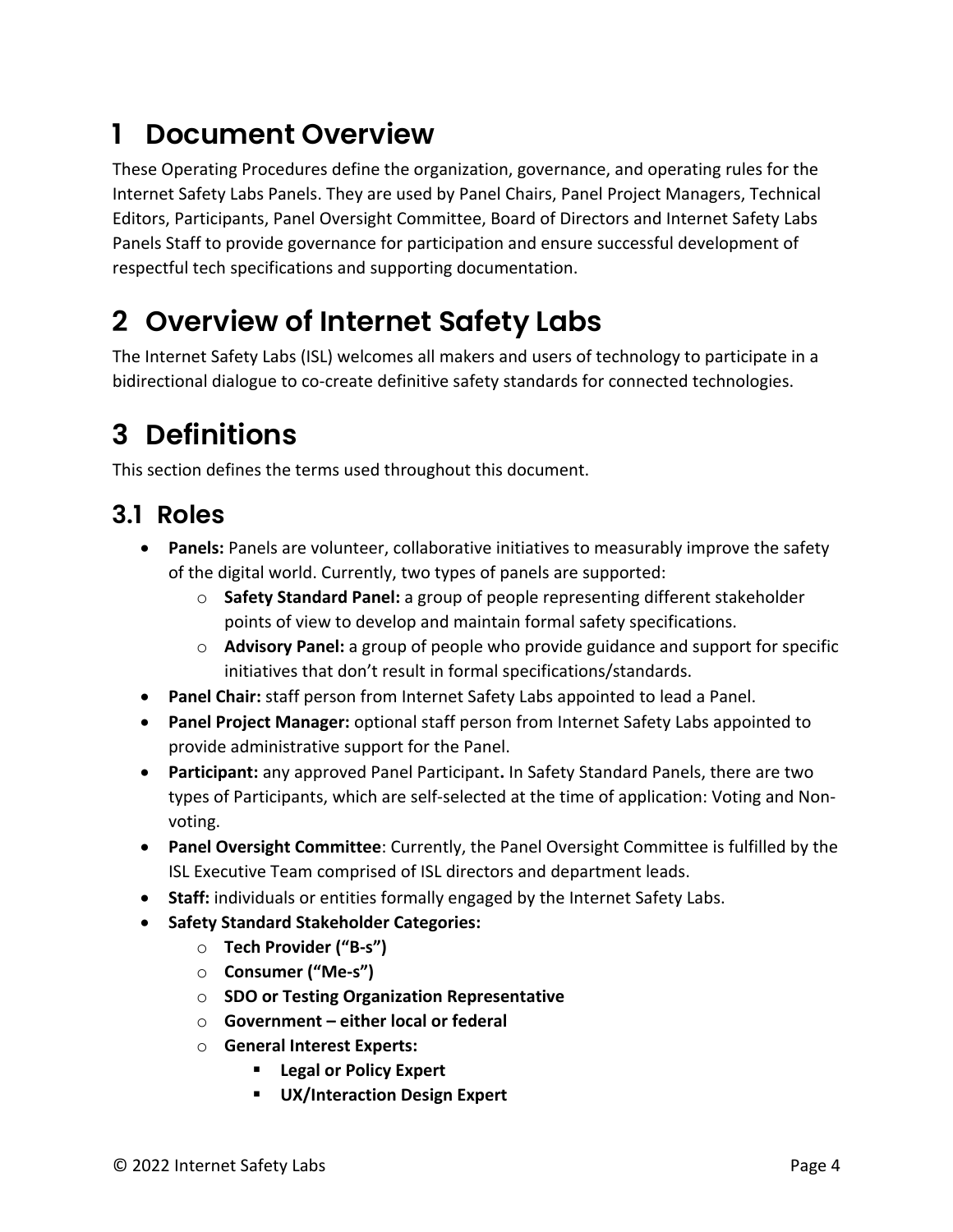- § **Other Social Science Expert (Psychology, Sociology, Linguistics, Communications)**
- § **Philosophy/Ethics Expert**
- **Specification:** A specification is comprised of a set of detailed, specific requirements; in ISL, specifications define safety requirements and criteria for internet-connected technologies and devices.
- **Standard:** The definitive measure; in ISL, *standard* and *specification* are used synonymously, and refer to *safety specifications/safety standards* for internetconnected Technology.
	- o **Technical Editor:** optional staff person from Internet Safety Labs appointed to provide technical support for the Panel.General Terms
- **Meeting:** every session for which a unique agenda is published, either for a face-to-face meeting or teleconference.
- **Minimum Participation Requirement for Voting:** In order to vote in an SSP, participants must attend 2 of the previous 4 meetings just prior to a vote.
- **Panel Workspace:** the workspace used for the storage of Panel documents.
- **Quorum:** simple majority of voting members.
- **Simple Majority:** at least one more than one-half (1/2) the number of voting members.
- **Specification:** a formal document that explicitly describes the required behavior of a particular system or subsystem. In the Internet Safety Labs, we are developing safety specifications, as opposed to interoperability specifications.
- **Supermajority**: at least sixty percent (60%) of voting members.
- **Teleconference:** meeting by phone call or virtual meetings via a video platform.
- **Voting:** the act of approving/rejecting an action brought forth within a Panel.
	- o **Electronic Ballot:** a method to allow for voting that takes place via email or other third-party voting platform.
	- o **Electronic Vote:** a vote cast with the use of Electronic Ballot, cast by electronic mail or other electronic transmission; vote is deemed delivered when sent.
- **Panel Deliverables or Projects**: Panel Deliverables/Projects may be any sort of thing the Panel identifies, including but not limited to Documents, source code, prototypes, letters, draft policies, etc.
	- o Referenced Documents
- **Bylaws:** guiding documents of the Board of Directors.
- **Code of Ethics and Professional Conduct:** the code of conduct agreed to by all members.
- **IPR Policy:** Intellectual Property Rights Policy agreed to by all members.
- **Participation Agreement:** Terms of participation agreed upon by all participants.
- **Operating Procedures:** Framework for participation governance, operations, procedures, and guidelines for activities, as set forth in this document.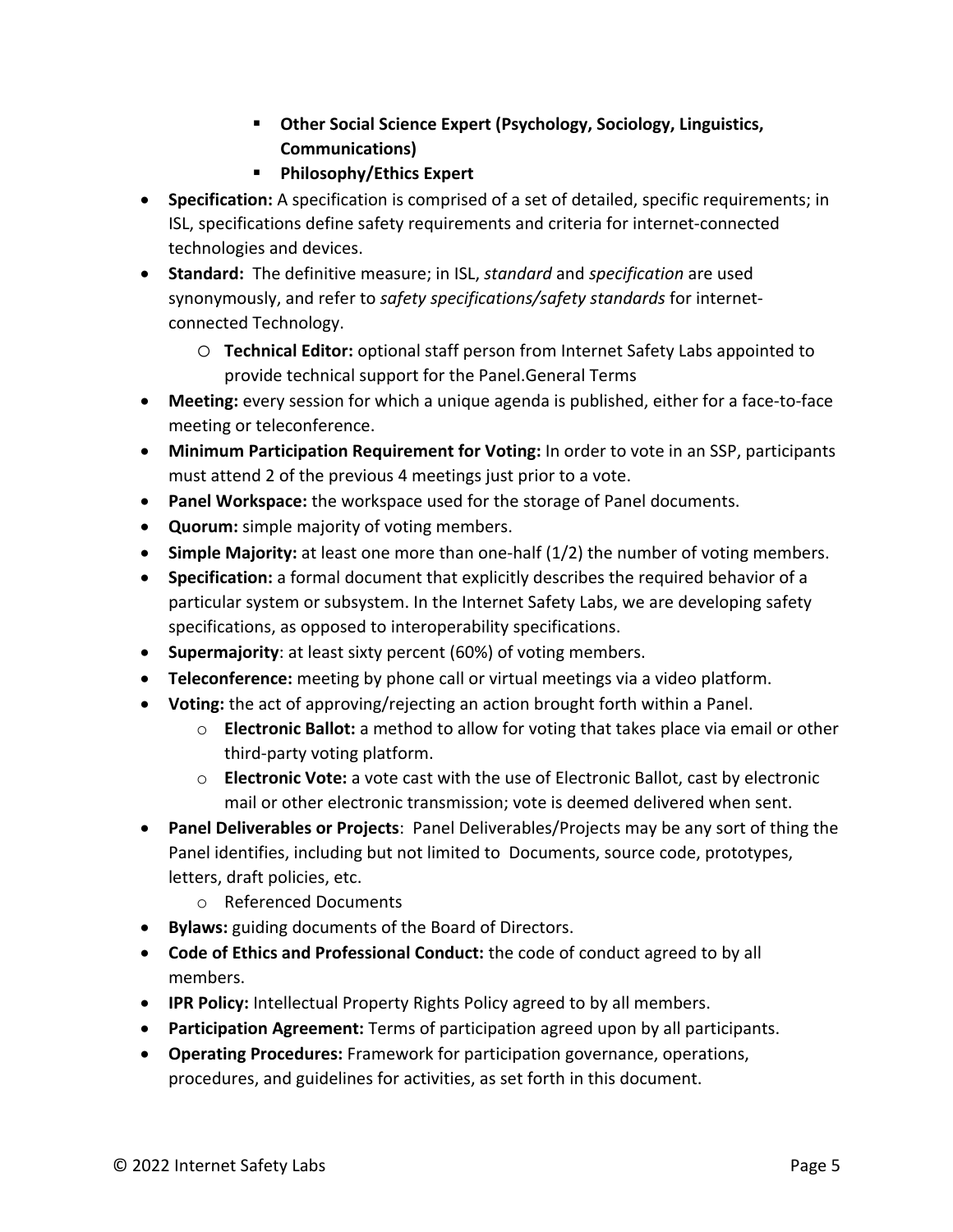## **4 Scope**

These Operating Procedures pertain to the operations of the Internet Safety Labs Panels. They stipulate voting procedures, panel operations, and the criteria for striving for a balance of participants.

These Operating Procedures are not intended to describe the business operations of the Internet Safety Labs or its Board of Directors.

## **5 Operating Principles**

### **5.1 Openness and Transparency**

The work of the Internet Safety Labs Panels shall facilitate broad participation and specifications shall be freely and publicly accessible. Balance In Safety Standard Panels

Internet Safety Labs shall endeavor to achieve balanced stakeholder representation among Safety Standard Panel (SSP) participants, where balance is when no single stakeholder category constitutes more than one third (1/3) of the participants of the Panel. The only rule is that Tech Providers may not exceed 33% of the participants on the Panel. In this case, ISL will cap the number of Tech Providers to allow for only 33% of participation.

Note that not all stakeholder categories must be represented.

SSP composition percentages shall be published on the ISL website.

Stakeholder Categories:

- a. Tech Provider or "B" a representative of a company that is engaged in the manufacture or sub-contracting of products covered by the standard. Also described as GDPR roles: Data Controller, Data Processor, or Co-Data Controller. <sup>1</sup> And CPRA roles: Business, Service Provider, or Contractor.<sup>2</sup> A consultant or agent who represents a tech provider is considered a tech provider.
- b. Consumer or "Me" individuals, consumer organizations, consumer privacy, communications, ethics departments at universities, professional consumers, individuals who use the product or service as part of their livelihood and are not eligible for panel membership under another interest category.
- c. Standards Developing Organizations and Testing Organizations organizations that test and/or certify products, services, or systems covered by the standard, or that develop standards/codes related to the products, services, or systems covered by the Standard

<sup>1</sup> GDPR, Art. 4 (7); GDPR, Art. 4(8)

<sup>2</sup> California Privacy Rights Act, CAL. CIV. CODE §1798.145(d); California Privacy Rights Act, CAL. CIV. CODE §1798.145(ag)(1); California Privacy Rights Act, CAL. CIV. CODE §1798.145(j)(1)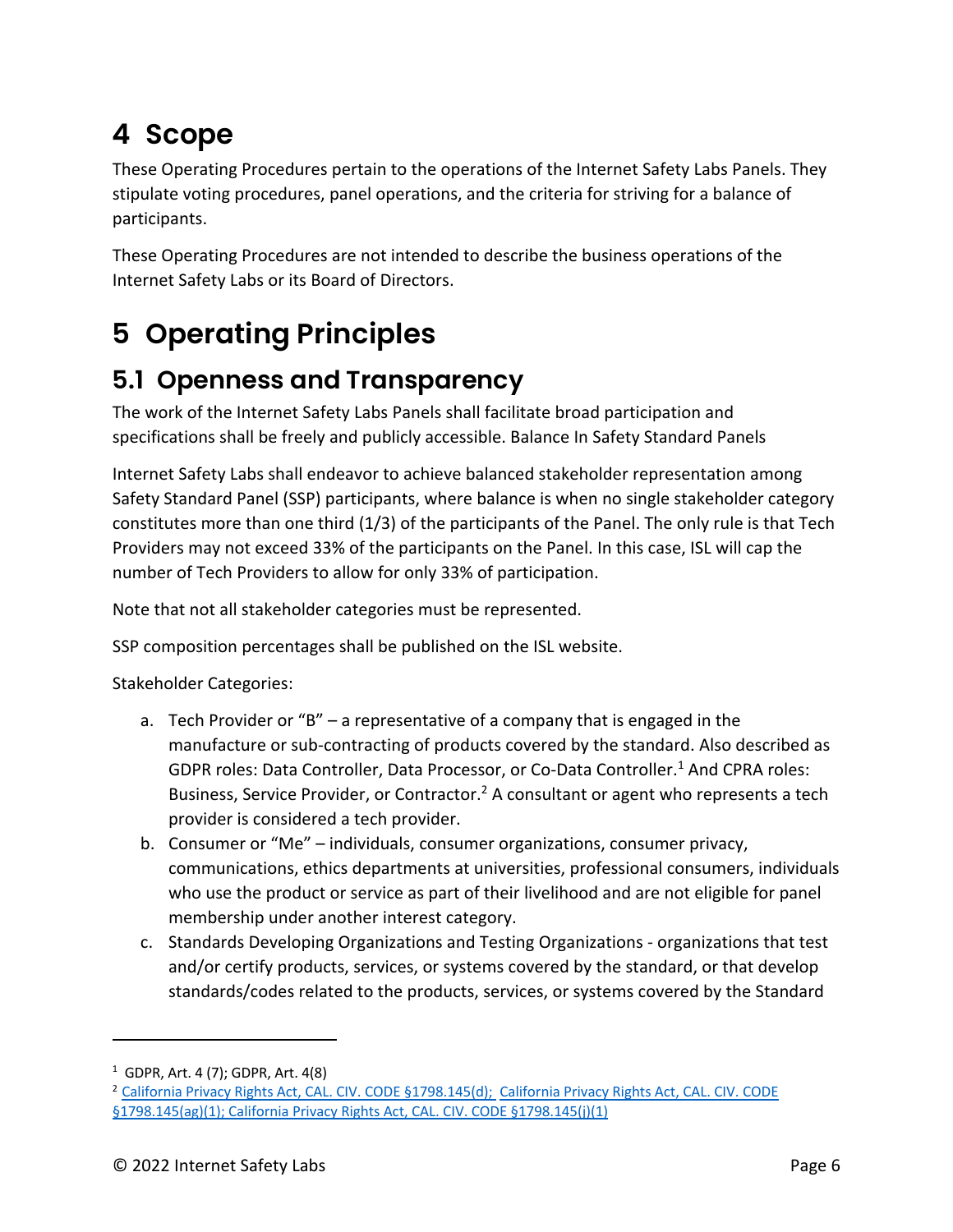- d. Government Representatives from national, state and local government agencies.
- e. General Interest Experts: members of academia, special experts, representatives of NGOs not covered by other participation categories. In particular:
	- **a. Legal or Policy Expert**
	- **b. UX/Interaction Design Expert**
	- **c. Other Social Science Expert (Psychology, Sociology, Linguistics, Communications)**
	- **d. Philosophy/Ethics Expert**
	- **e. Safe Technology Expert**

If the Panel Chair believes the participant's stated category is incorrect, the Panel Chair will determine the appropriate category based on the Participant's application and resume and notify the participant of the change.

## **6 Panels**

Each Panel is created to achieve specific outcomes towards the propagation of safe and respectful technology. Upon creation, or annual review, each Panel defines the deliverables required to achieve the desired outcomes and shall have at least one deliverable, which can be a report, safety specification, recommendation, prototype, draft policy, or other type of deliverable.

All Panel participants must adhere to Internet Safety Labs Policies, with particular focus on the Code of Ethics and Professional Conduct and adherence to the IPR Policy.

### **6.1 Creation and Dissolution of Panels**

ISL is responsible for the creation and dissolution of panels, whether they are Safety Standard Panels or Advisory panels.

### **6.2 Structure**

Each Panel shall have an ISL-appointed Chair and one support staff member, either a Project Manager or a Technical Editor. Technical Editors are required for Safety Standard Panels and shall be appointed by ISL.

### **6.3 Roles**

### **6.3.1 Panel Chair**

Each Panel shall have one Chair. The Chair shall be appointed upon the creation of the Panel by the ISL Panel Oversight Committee and is a non-voting participant of the panel. The responsibilities of the Chair are as follows: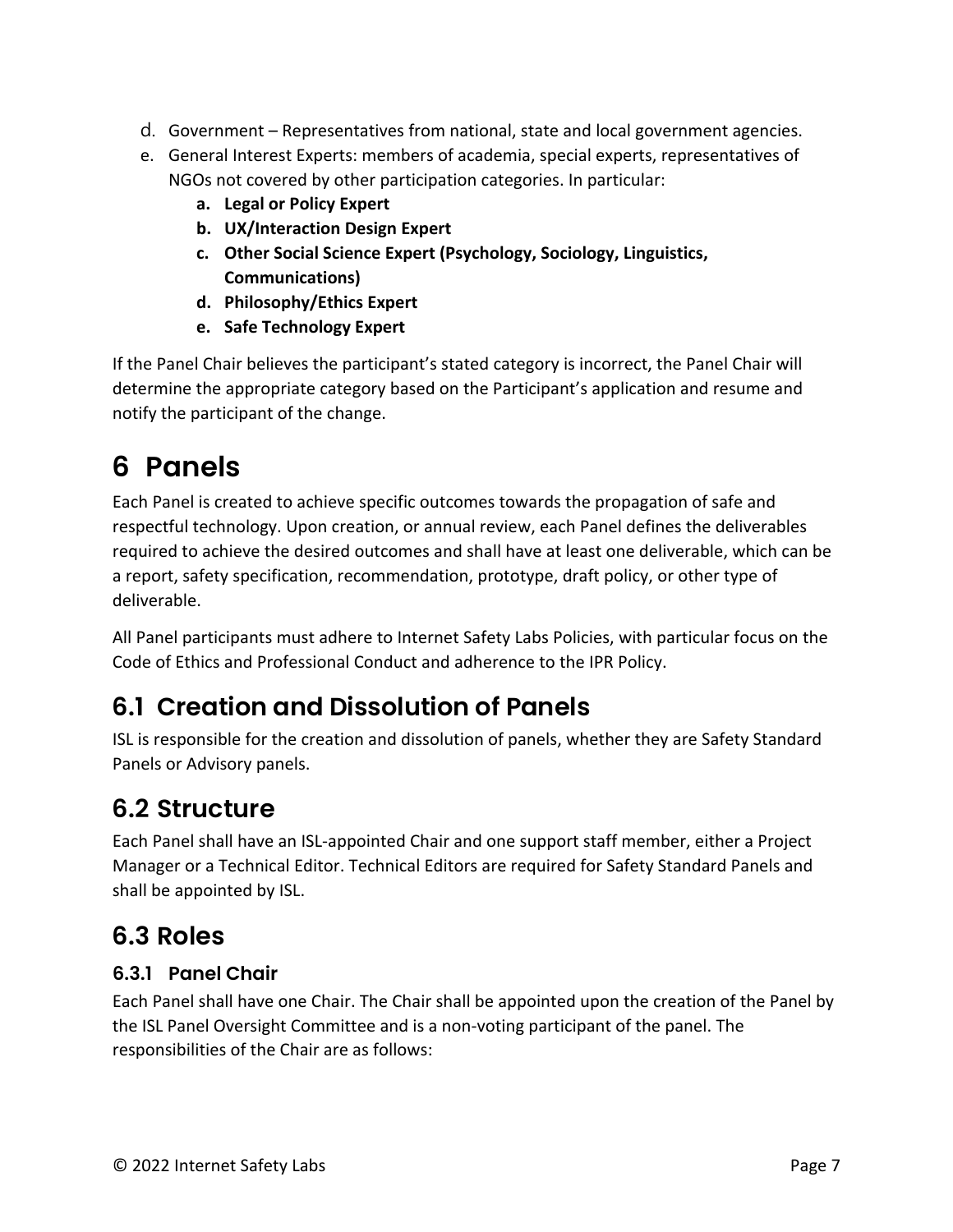- a. Provide leadership for the panel and ensure projects are conducted in an efficient, effective, and timely manner.
- b. Develop and manage Panel's annual project plan, with support from the Panel Project Manager or Technical Editor.
- c. Schedule and facilitate Panel meetings.
- d. Ensure meeting minutes and recordings are captured.
- e. Provide updates for the ISL Panel Oversight Committee.
- f. Ensure that Project Owners complete a Project Template for each major Panel project.
- g. If a Panel participant is acting in bad faith, Panel Chair shall raise the issue with the Panel Oversight Committee

### **6.3.2 Panel Project Manager**

A Panel Project Manager may be appointed by the ISL Panel Oversight Committee and is a nonvoting participant of the panel. The Panel Project Manager supports the Panel Chair by performing specific tasks related to the Panel activities such as:

- a. Act as a central point of contact for incoming questions.
- b. Prepare and edit project plans.
- c. Maintain participation roster.
- d. Maintain voting and other relevant documents or records.
- e. Assist with Panel meeting agendas and take notes.
- f. Maintain Panel records in the designated storage systems.

### **6.3.3 Technical Editor**

For Safety Standard Panels, a Technical Editor shall be appointed by the ISL Panel Oversight Committee and is a non-voting participant of the panel. The Technical Editor performs the following tasks:

- a. Edit the Safety Specification.
- b. Responsible for maintaining version control of the specification.
- c. Ensure processing and resolution of all incoming contributions and comments.
- d. Prepare ballot versions of specifications.

## **6.4 Participation**

### **6.4.1 Application**

Each person must apply for panel participation by completing an application and providing the following information:

- a. Whether they are representing a company or organization, or acting as an individual; including identification company or organization representing, if appropriate.
- b. A summary of their professional background, such as CV or resume, and identification of the Stakeholder Category they represent,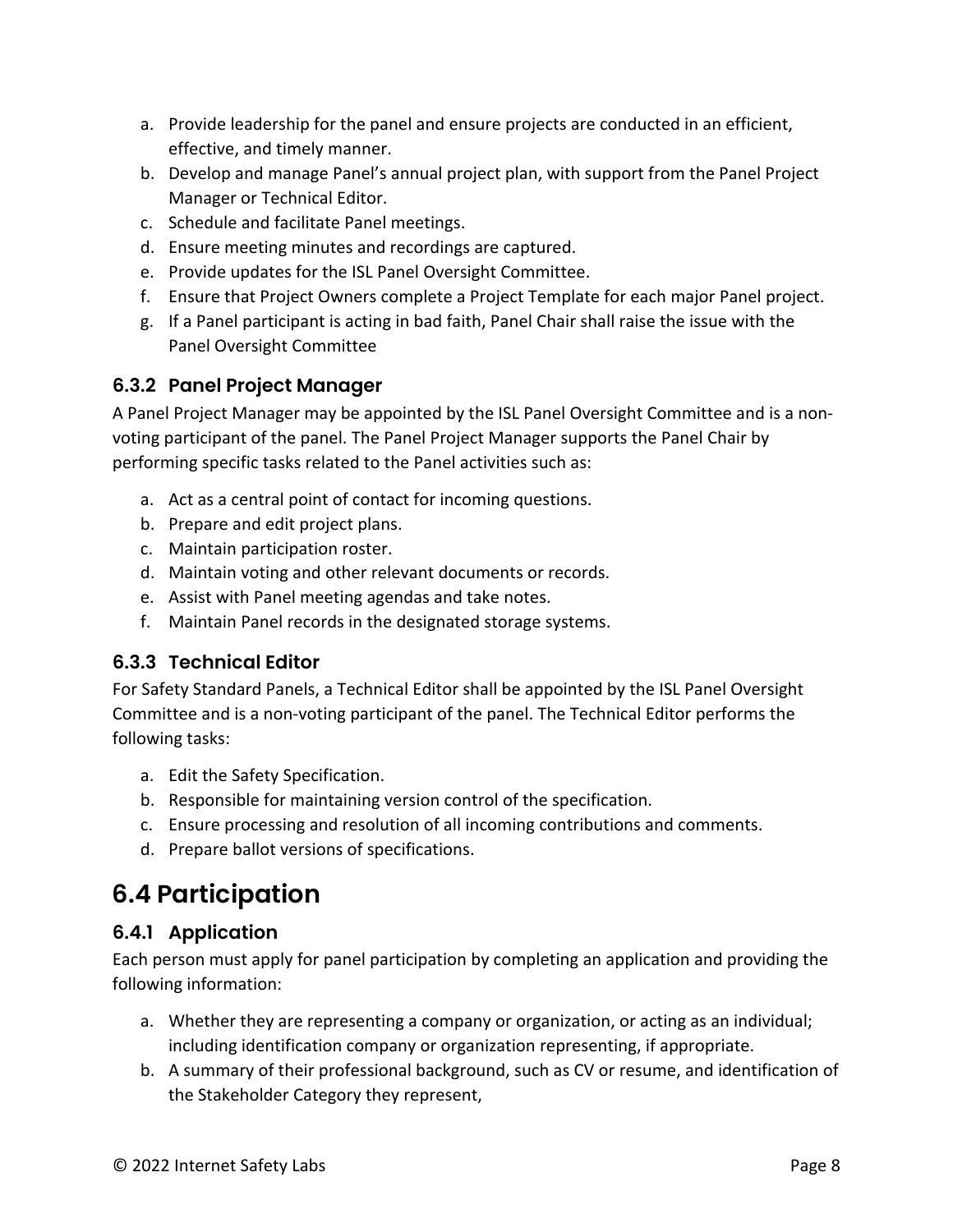- c. Assurance of the ability to actively participate.
- d. If they will be a voting or non-voting member of the panel.
- e. For voting members: Indication of whether they will have an instructed vote, and if so, by and on behalf of whom (organization).
- f. If their participation is funded by a person or organization, and if so, who that person or individual is.
- g. Agreement to notify the Panel Chair of a change in employment, organization represented, or funding source. This will require a new application to be completed.

### **6.4.2 Approval**

The Panel Chair will review applications for approval.

### **6.4.3 Voting Status - Safety Standard Panel**

Participants in Safety Standard Panels may be either Voting or Non-voting, as self-selected by the participant. Note that Participants must maintain Minimum Participation requirements in order to maintain voting status. ISL staff, even when not assigned formal Panel Roles, are ineligible to vote.

### **6.4.4 Minimum Participation Requirement for Voting**

In order to vote, a participant must have attended at least 2 of the previous 4 meetings.

### **6.5 Decision Making**

All matters presented for action must be decided by consensus or a vote. Panel decisionmaking shall operate primarily on a consensus basis through a process that emphasizes due diligence and cooperation.

If a consensus cannot be reached, a formal vote will be held. A vote may take place face-toface, on a conference call, or via electronic ballot.

#### **6.5.1 Consensus Process**

The following procedures shall be used in the consensus process:

- a. A quorum is required to reach consensus.
- b. The Panel Chair shall act as the facilitator of the consensus process.
- c. Items that require decisions shall be clearly presented with all available research and information.
- d. The proposal shall be discussed and debated by those in attendance and any amendments or modifications to the proposal shall be presented.
- e. A call for objections shall be made to all in attendance.
- f. The absence of sustained objection shall be considered consensus.
- g. Sustained objections which cannot be resolved through continued discussion shall result in the motion being moved to a vote or tabled for modification.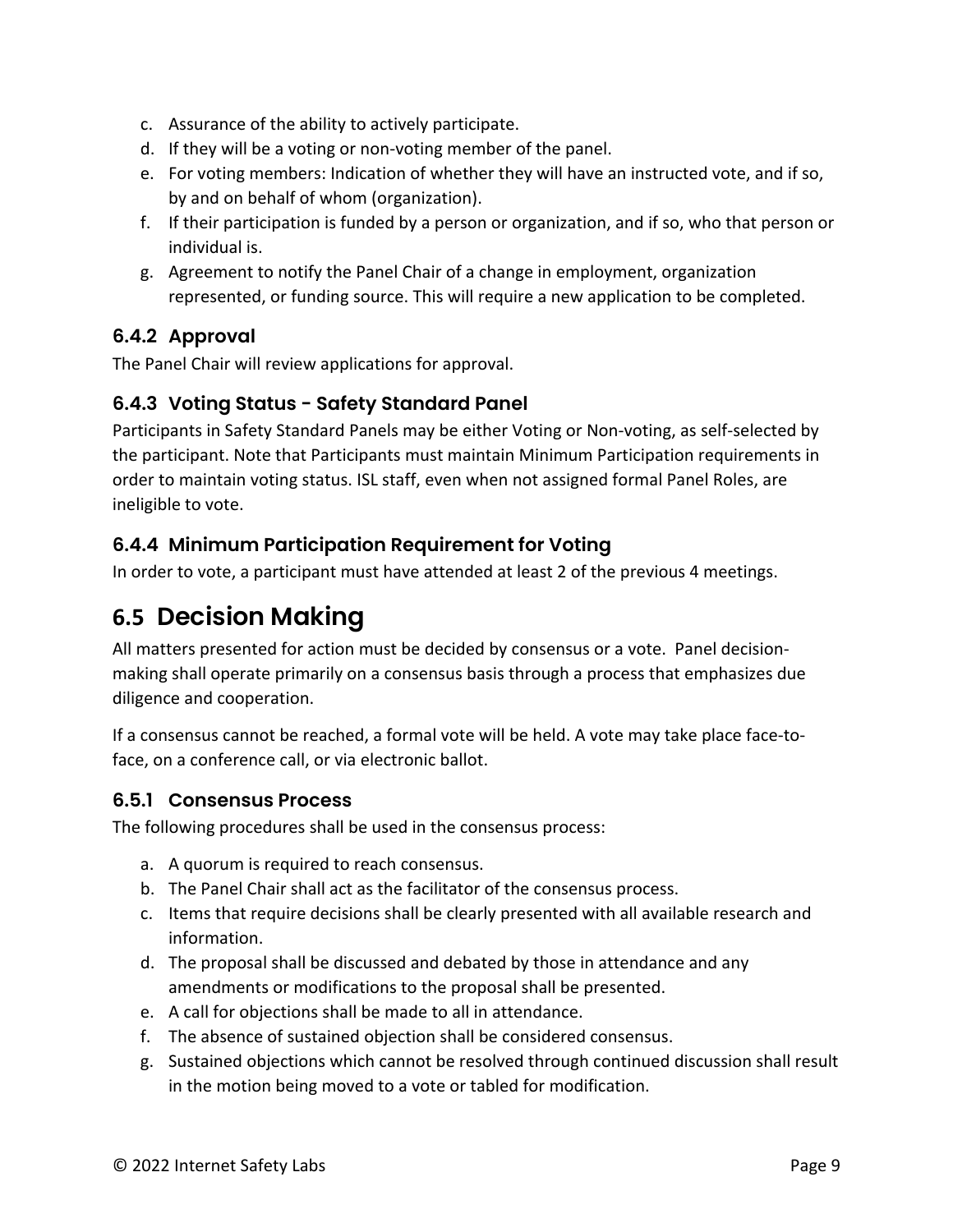h. All participants shall be allowed to participate in the consensus decision-making process.

### **6.5.2 Voting Process**

Each eligible voting participant may cast one and only one ballot. The ballot shall have three voting options: (1) "Yes", (2) "No", and (3) "Abstain". A super majority of affirmative ballots is required for the passage of a vote. Voting results shall be publicly reported in the meeting minutes.

Votes may be conducted either in person, during teleconferences, or electronically.

## **7 Meetings**

### **7.1.1 Regular Meetings**

Panels shall conduct regular meetings. Meetings shall occur at least monthly; meeting frequency should reflect the nature and volume of the current Project(s) being undertaken by the Panel.

#### **7.1.2 Quorum**

Quorum shall be determined by the Panel Chair at the opening of each meeting. If quorum is achieved, the Panel is allowed to produce binding decisions such as:

- a. Meeting Agenda approval
- b. Meeting Minutes approval
- c. New Project approval
- d. Panel termination approval (Advisory Panels only).

If quorum is not achieved, but at least 3 members are present, the Panel Chair may proceed with the meeting at their discretion.

### **7.1.3 Meeting Management**

Any motion, act, or decision by consensus may only occur in which there is a Quorum for the meeting.

At the beginning of each meeting the Chair must

- a. Present a reminder of IPR Policy, other information as is appropriate, and must encourage the attending participants to review the Internet Safety Labs Agreement Policies in full.
- b. Ensure the Recording of the Meeting is active.
- c. Appoint a scribe to track attendees and document and record the Panel's activities and actions in the meeting template.
- d. Appoint additional members to support an effective meeting and/or to support the requirements for the records of the meeting.
- e. Ensure all records are current, maintained, and available on the Member Workspace.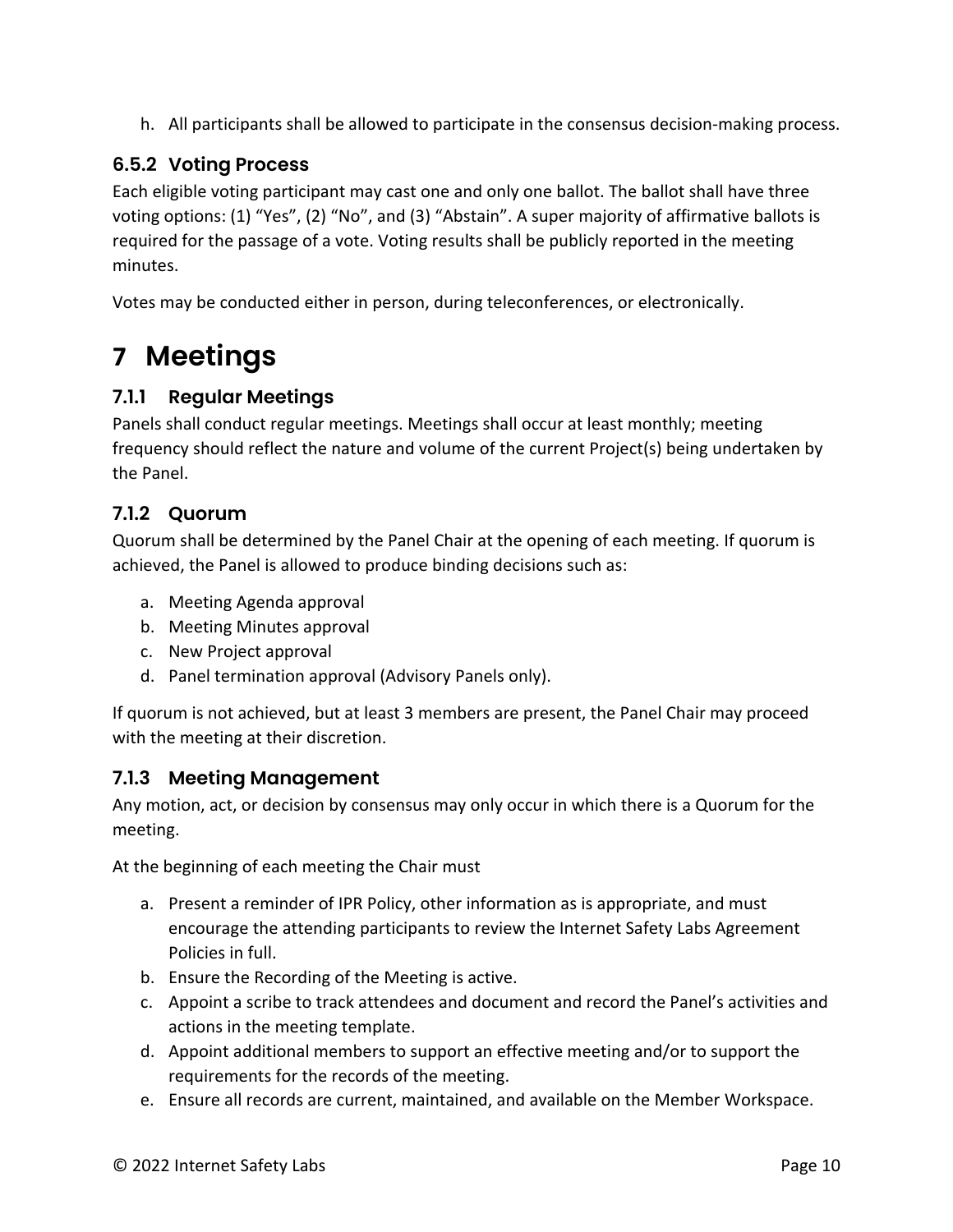### **7.1.4 Meeting Notice**

Notice of any meetings must be provided by or at the direction of the Chair to all Participants of the respective Panel at least seven (7) days in advance for conference calls or twenty-one (21) days for in person meetings. If a Panel holds regularly scheduled meetings, a single notice of the schedule shall be sufficient.

#### **7.1.5 Meeting Reporting Requirements**

Access to agendas, minutes, and meeting recordings shall be available on the Panel Workspace.

## **8 Panel Oversight**

The Panel Oversight Committee provides oversight for all Panel Operations.

The responsibilities include:

- **a. Panel Operations Oversight:** Ensure Panels have the necessary resources and that projects are progressing according to plan. Resolve any conflicts within Panels.
- b. **Panel Creation and Termination:** Approve or reject the creation or termination of Panels.
- c. **Panel Charter Review:** Annually review and approve the charters for each active Panel.
- d. **Operating Procedures Adoption and Amendments:** Maintain these Operating Procedures.

## **9 Publications**

Internet Safety Labs shall publish materials produced by Panels for the benefit of both the makers and users of technology. Publishing may include digital and printed format of documents.

### **9.1 Publication Types**

Panels may develop any number of possible publications including but not limited to:

- a. **Specifications or Recommendations**: focusing primarily on safety specifications, and
- b. **Reports**
- c. Specifications and Recommendations shall be formally approved by the organization as described in Section 9.2.

## **10 Intellectual Property Rights**

This section includes guidance on the Internet Safety Labs Intellectual Property Rights, as set out in the Bylaws, IPR Policy, and Participation Agreement. In case of discrepancy between this section and those governing documents the governing documents are authoritative.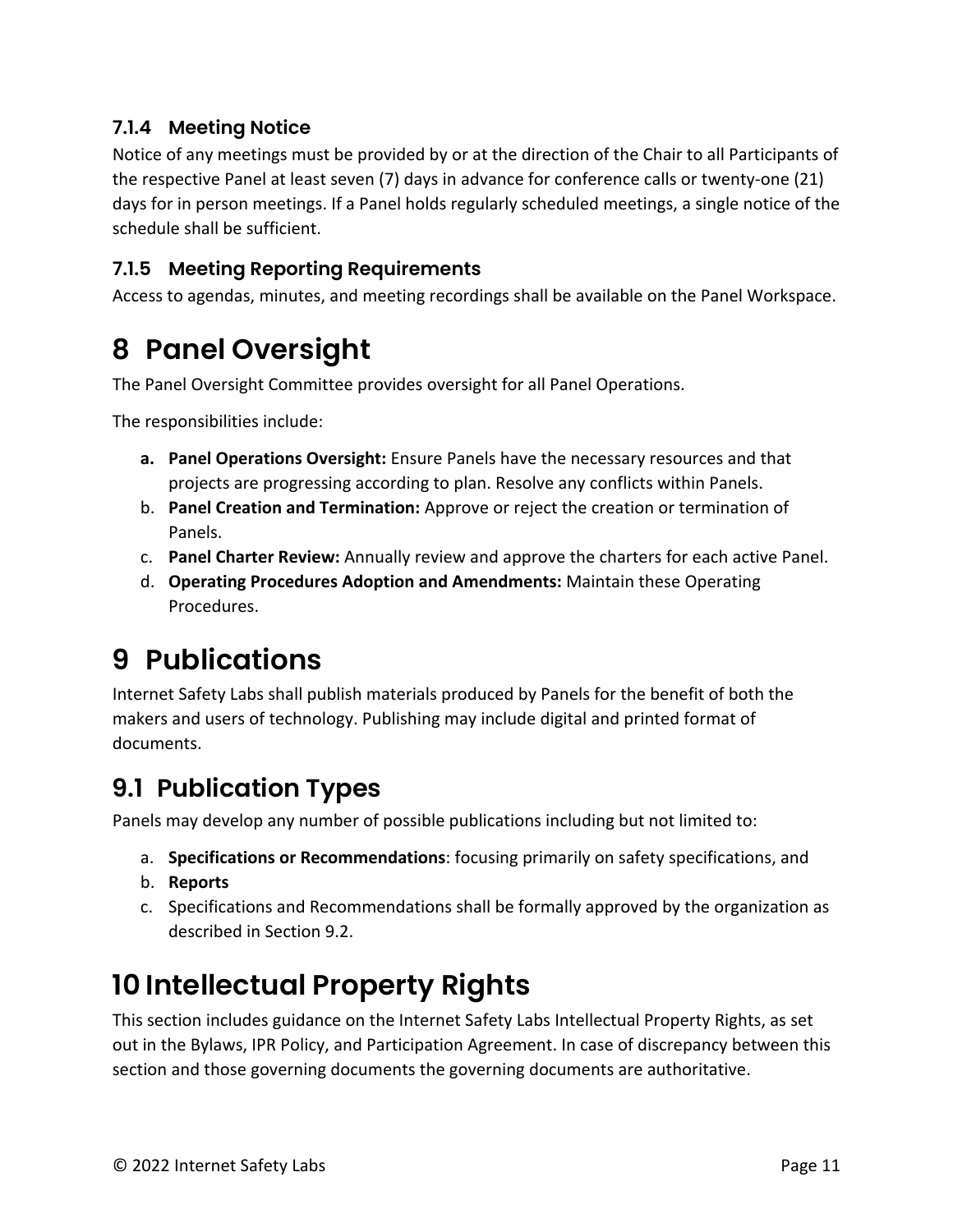Internet Safety Labs produces publications as the result of Panel joint work efforts which include contributions from participants.

The Internet Safety Labs IPR Policy specifies the license terms that the contributing participant must provide to the Internet Safety Labs and all Internet Safety Labs members.

The IPR Policy specifies that the copyright to outputs of a Panel is owned by Internet Safety Labs and Internet Safety Labs reserves the rights to publish these outputs.

Internet Safety Labs facilitates the development of intellectual property within Panel. Panel participants are accountable for contributions made to the group for use in any group outputs.

The Executive Director, Panel Oversight Committee, and Panels are responsible for taking appropriate action to address a claim or license issue.

### **10.1 Ownership of Intellectual Property**

All contributes are the sole and exclusive property of Internet Safety Labs. All Panel output constitutes a copyrightable work owned by the Internet Safety Labs. Internet Safety Labs reserves the right to publish the Panel copyrightable output. No individual, organization or company may reproduce or redistribute the output except as permitted by the Copyright terms.

### **10.2 Publication Approval Process**

### **10.2.1 Panel Approval**

When the Panel agrees that a Document is stable and ready for approval, the following process shall be followed:

- a. The Panel Chair shall post the Draft Document and shall give Notice to all panel participants.
- b. In the Notice, the Panel Chair shall ask for return of final comments and any Exclusion Notices within no less than seven (7) days from the date of Notice. Exclusion Notices must be submitted to the Executive Director.
- c. Within seven (7) days after the due date for comments, the comments shall be made available to all panel participants.

After the Panel resolves all comments on the Draft Document, the Panel shall decide by consensus to approve the Document. If the Draft Document passes, it is updated to Candidate Document version and proceeds to the Panel Oversight Committee for further processing.

### **10.2.2 Panel Oversight Committee Approval**

After the document is approved by the Panel, it shall be reviewed by the Panel Oversight Committee for advancement to the Board of Directors. The Panel Oversight Committee will review with the Panel Chair as needed and decide by consensus to approve the Draft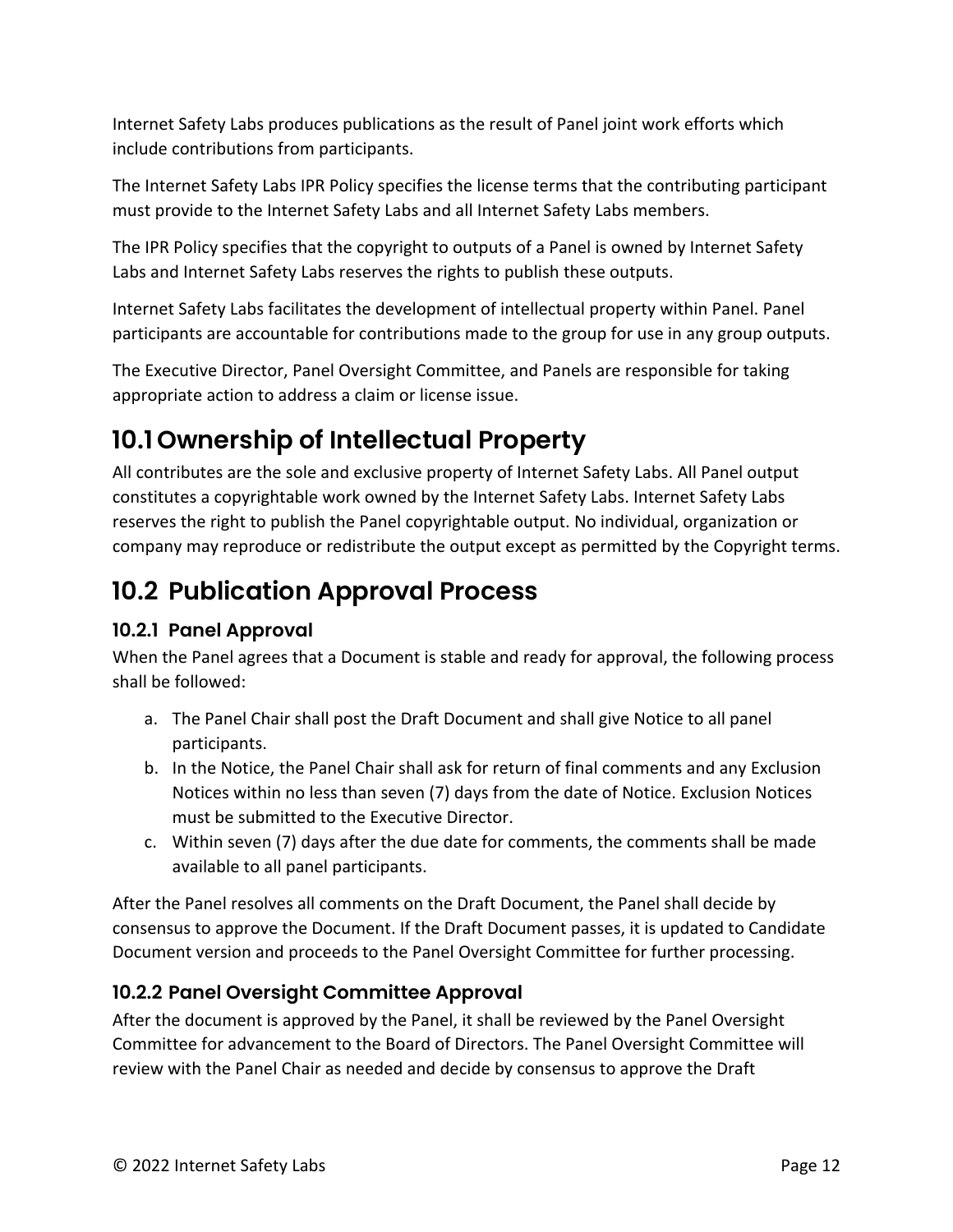Document. If the Panel Oversight Committee does not approve the Draft Document, it will return to the Panel for revisions.

### **10.2.3 Board of Directors Approval**

After the document is approved by the Panel Oversight Committee, it shall be advanced to the Board of Directors using the following process:

- a. The Panel Chair presents Candidate Document to the Board of Directors
- b. The President of the Board of Directors shall determine if the vote shall occur at the next Board Meeting or via an electronic ballot.
- c. Each voting member of the Board of Directors may cast one and only one ballot. The ballot shall have three voting options: (1) "Yes", (2) "No", and (3) "Abstain". A super majority of affirmative ballots is required for the passage of a vote. Voting results shall be publicly reported in the meeting minutes.
- d. If the board approves Candidate Document version by a supermajority, the document becomes the Final Document version and is published on the Internet Safety Labs website.

### **10.3 Maintenance**

Once approved by the Board of Directors, responsibility for maintenance of a Final Document is assigned as follows:

- a. If the Panel that developed the Document is still active, the Panel's Technical Editor shall be responsible for maintaining the Document.
- b. If the Panel that developed the Document is no longer active, the Panel Oversight Committee shall be responsible for maintaining the Document.

### **10.3.1 Errata**

Publication of errata may be used to correct known errors in a Final Document without having to fully amend the Final Document. Any potential erratum shall be communicated to the appropriate Panel Chair for processing. The Panel or the Panel Oversight Committee in the absence of an active Panel shall draft a disposition statement regarding the potential erratum. The Panel Chair or the Panel Oversight Committee shall present the statement to the Board of Directors for approval.

Upon Board of Directors approval, an errata statement shall be published in the Final Document describing the erratum and the correction.

### **10.3.2 Editorial Changes**

The Panel may, at its discretion or at the direction of either the Board of Directors or the Panel Oversight Committee, make editorial changes to a Final Document, providing that such changes do not materially change the Document.